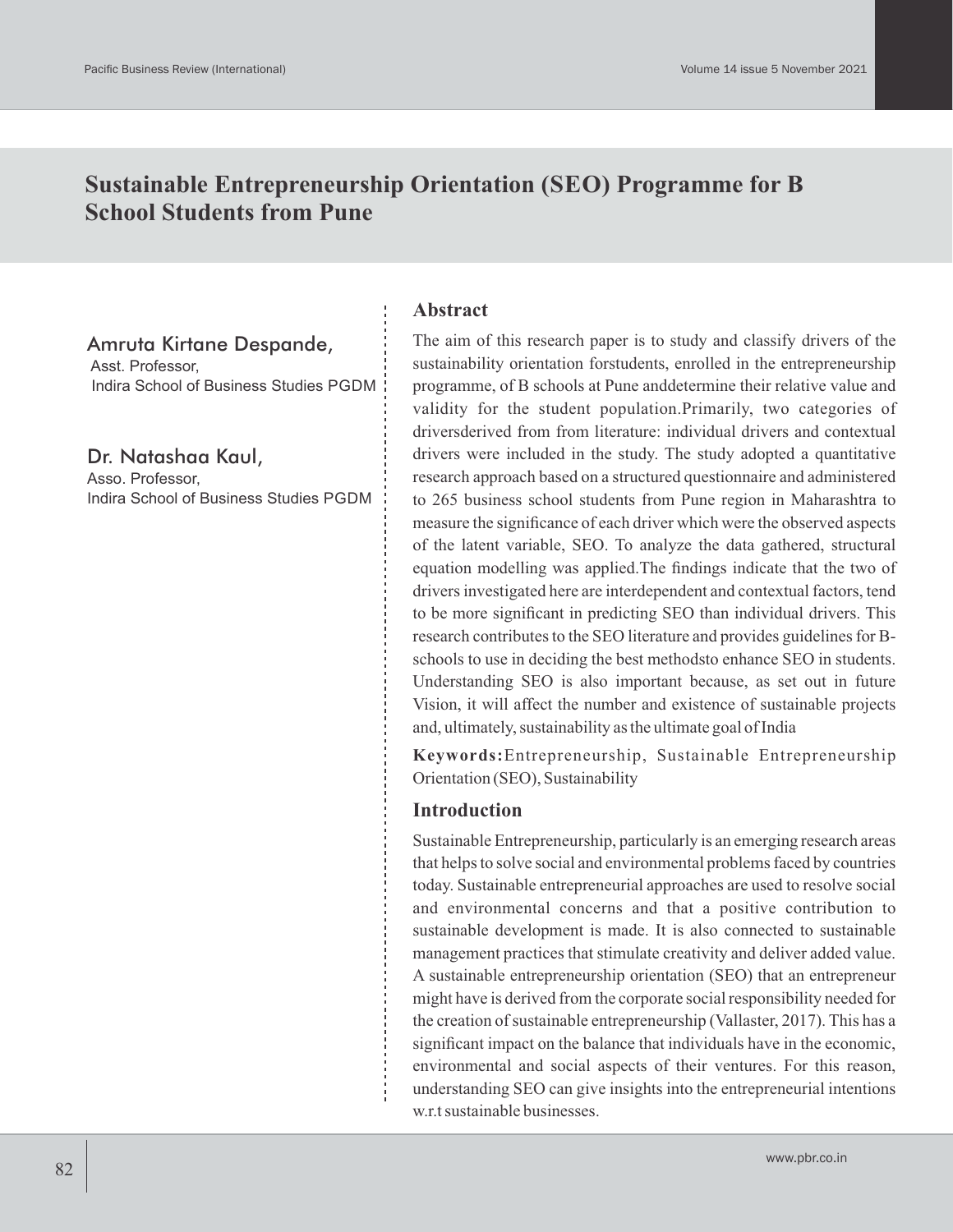There is a need for businesses today that have a focus on both the economic aspects and the social aspects of society. With the discussion of the negative consequences of economic and human activities on the environment taking centre stage at the world platform. Early literature in the area focused on the environmental aspects of entrepreneurship((Staber, 1997; Keogh and Polonsky, 1998; Pastakia, 1998). Later the focus of research shifted to the social aspects of sustainable entrepreneurship (Brinckerhoff, 2000; Borzaga and Solari, 2001; Prahalad and Hammond, 2002). More recently the focus of literature has been on integrating both the economic and social aspects of sustainable entrepreneurship. This has necessitated the need to re-examine the concept of entrepreneurship and the process of entrepreneurship. One gap that is still existent in literature is the lack of a comprehensive definition and discussion of Sustainable entrepreneurship. Also there has been very limited research that has examined the determinants of sustainable entrepreneurship the research is even more limited for the student population despite the increasing number of publications on the topic of sustainability and entrepreneurship.

In this paper we attempt to examine the drivers of sustainable entrepreneurial orientation (SEO)for students. And additionally look at literature to find and propose a definition of our primary concept: sustainable entrepreneurship orientation, we must briefly describe sustainable entrepreneurship (SE) and entrepreneurship orientation (EO),Sustainable Entrepreneurship Orientation (SEO) here. The paper attempts to fill the gap in literature on understanding the determinants of SEO for students.

## **Sustainable Entrepreneurship, Entrepreneurship Orientation and Sustainable Entrepreneurship Orientation**

"Individuals who establish and develop successful companies while also promoting environmental or social causes" are described as sustainable entrepreneurs by Choi & Gray (2008). Deshpande, A. (2021) its philosophy which any individual follows in organisation. More recently Lans et al. (2014) defined it as "A way of generating competitive advantage by identifying

sustainability as new business opportunities, resulting in new and sustainable products, methods of production or ways of organizing business processes in a sustainable way". An examination of literature highlights that most of the definitions in literature take either the Entrepreneurship process perspective or the Sustainable management perspective. The latter focuses on the triple bottom line and the sustainability while the former is subordinate to it. The lack of consensus on the definition stems from the absence of a theoretical framework in the topic.

Entrepreneurship Orientationis a vital principle as managers are designing plans to take advantage of resources that other companies cannot use in the hope of achieving something different. EO deals with the practices and procedures followed by a particular organisation in dealing with any task, methods and types followed in decision-making.

SEO is directly linked to the concepts of Sustainability Entrepreneurship and EO. In a competitive world SEO can be integrated into a strategic orientation (Noble et al., 2002). According to Parboteeah et al. (2012), SEO is valued at the individual level. According to Bos-Brouwers (2010), SEO is a one-dimensional framework relating to the organization's view of sustainability as an expense, an obligation, or an opportunity. Despite its uniqueness, SEO encourages the execution and integration of a long-term plan by instilling inspiration and awareness (Bos-Brouwers, 2010).

If it is accepted that SEO is the product of integrating EO and SO, we may infer that SEO must incorporate five elements: imagination, risk-taking, and proactiveness, as well as motivation and consciousness. The concept of these components will allow researchers to conclude that SEO is determined on three different levels by different elements; individuals such as personality, culture and their interaction, which is called contextual interaction.

For the purpose of this paper, it is accepted that there are SEO drivers that can be articulated through sustainable entrepreneurship practices to achieve the ultimate goal of corporate social responsibility, which is the decisive characteristic of sustainable entrepreneurship organizations (Criado-Gomis et al., 2017).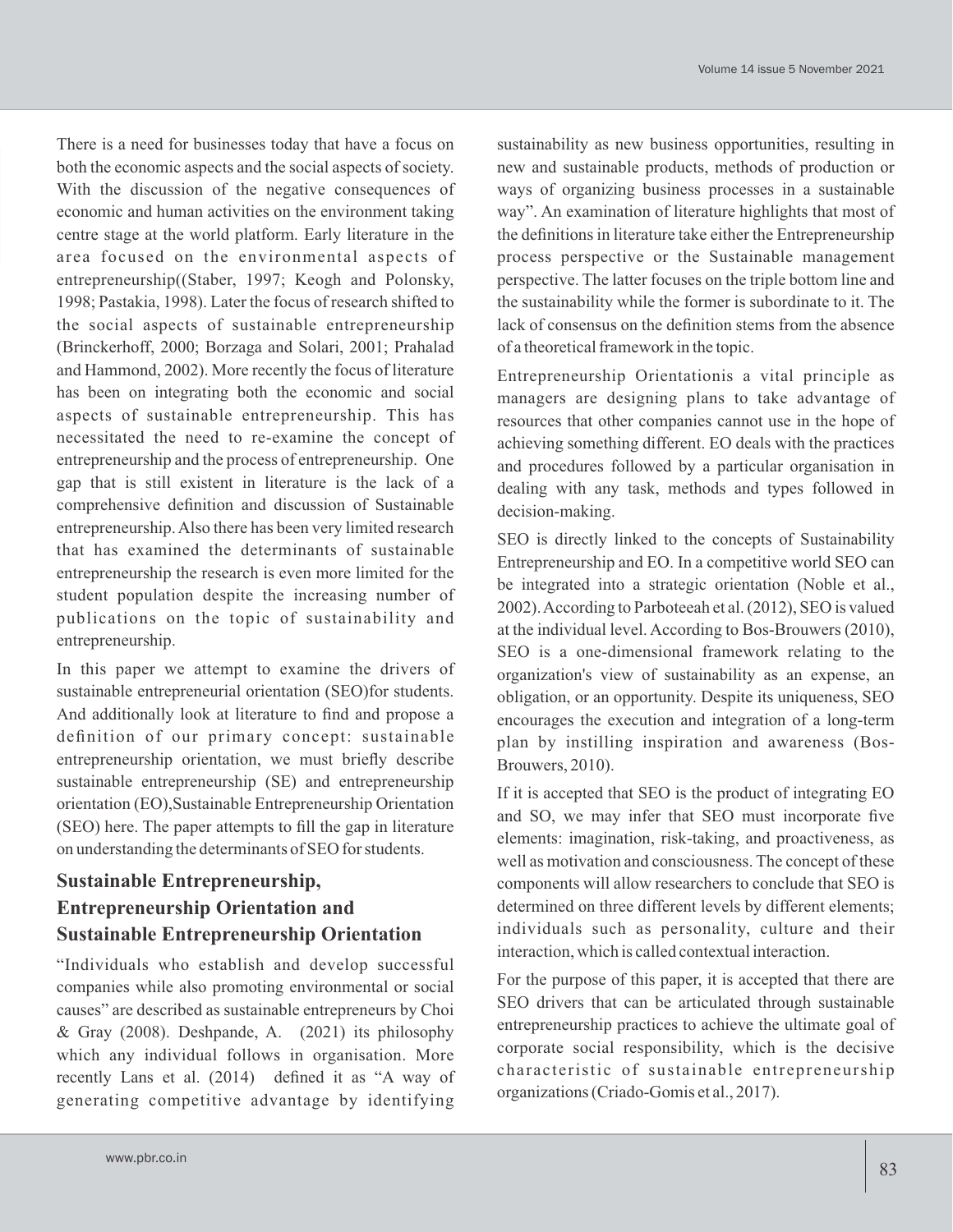## **Drivers of Sustainable Entrepreneurship Orientation (SEO)**

The scope of this paper is limited to the two drivers are identified from literature: Individual drivers and contextual drivers.

## **Individual drivers**

The first facet identified in this category was beliefs. Sustainable entrepreneurs, according to AfsharJahanshahi et al. (2017), have clear ethics and principles that dictate a specific decision-making process centred on positive action, with ideals that include sustainability and ensure that they maintain commitment to sustainable action. The most significant fact is that that the entity itself is attached to these beliefs and values. A self-commitment to establish sustainable actions is correlated with it. Some researchers also argue that personal characteristics are significant and that sustainable entrepreneurs have some distinctive traits and beliefs (Kuckertz& Wagner, 2010).

Sustainability orientation can be understood as the extent to which an individual is concerned about the protection of the environment and his responsibility towards individuals. This is influenced by the attitudes and personal traits that an individual holds in matters of Environmental Protection and social responsibility. Sustainability orientation is a reflection of an individual's convictions and attitudes towards sustainable entrepreneurship.

Personal values influence and individuals behaviour as well as decision making processes. Values prescribe behaviours that are deemed appropriate by the individual and also determine an individual's priorities and goals in life.Therefore, values can be considered as reasonable predictors of behaviour and action based on this logic an individual value can determine their sustainability entrepreneurship orientation.

### **Contextual Drivers**

These aspects have to do with the external world in which sustainable entrepreneurship can flourish. Generally speaking, the context will influence the activities of the organization (Rice, 2006). According to Wang & Ho (2017), sustainability can be achieved by creating a shared economy in which access to capital is much more important than its ownership. The shared economy can also decide or push a sustainable orientation towards entrepreneurship. Towards successful sustainable entrepreneurship various challenges are perceived to fulfil the organisation expectations with environment challenges.

Four key factors for sustainable entrepreneurship are "control, public interest, anticipated competitive advantage and dedication of top management" Alarifi et al. (2019) confirm that the EO is implemented differently in each region, so contextual determinants must be taken into account.



Fig.1. Proposed Model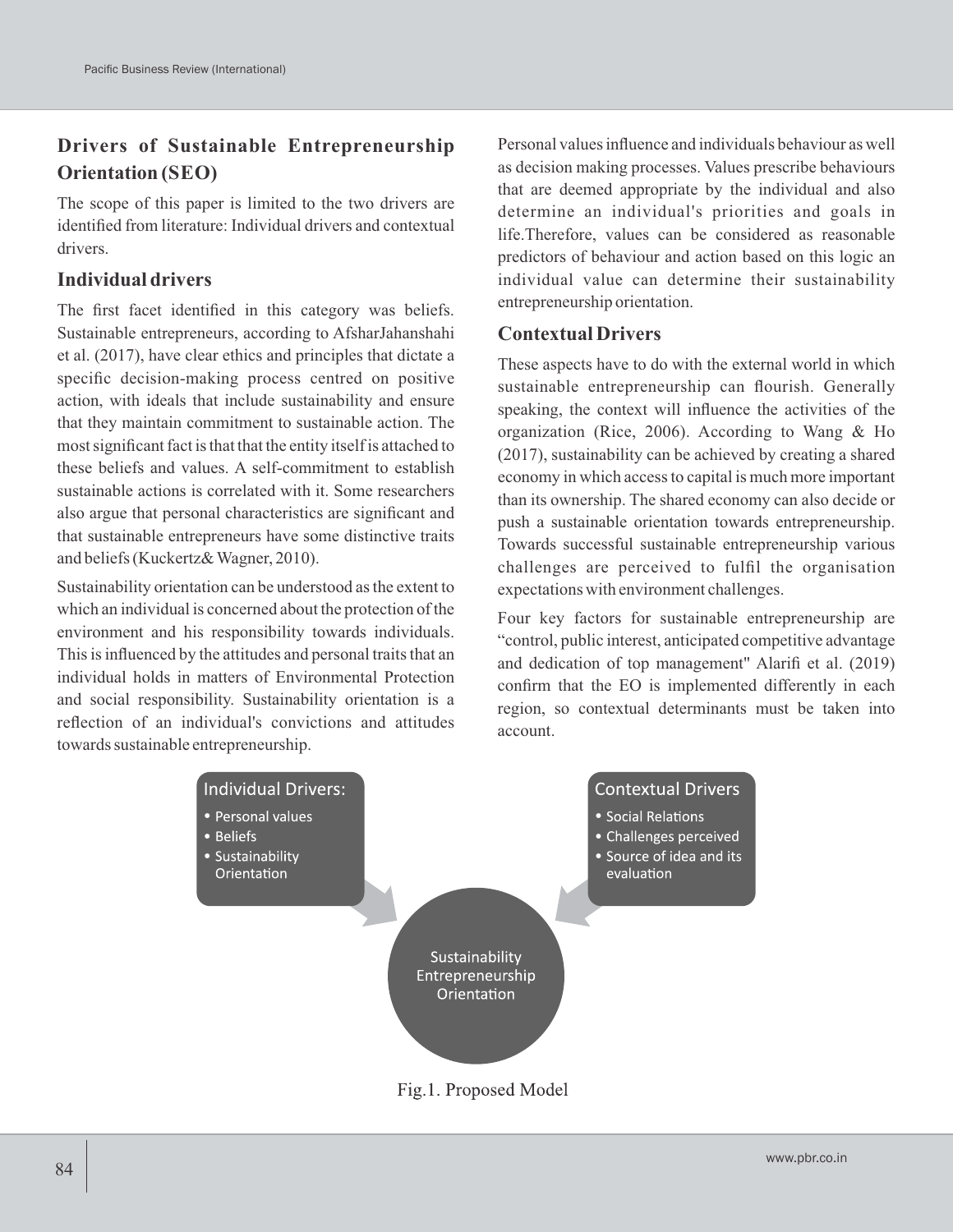## **Research Methodology**

Data was collected using a questionnaire which collected information about individual and contextual drivers and sustainable entrepreneurship orientation (SEO). Preexisting scales were used to measure all the variables. To measure sustainability orientation the 5-item scale developed by Kuckertz, and Wagner, (2010) was used. Beliefs measured using the 7-item scale developed by Lipkus, (1991) while sustainability orientation was measured using 5 item scale developed by Strathman et al. (1994). Agle et al.'s (1999) scale was used to measure personal values. This scale had 3 items. In order to measure the contextual drivers 4, 6 and 7 item scales developed by Kar et al. (2017) were used.

Data was collected from B-school students in their first year. These were students who had enrolled for the Entrepreneurship programs/courses offered by their institutions. Snowball sampling was used since there was a very niche group of students that had enrolled for such courses in the institution.

The two main propositions examined in this study are:

1. Individual drivers are positively related to Sustainability Entrepreneurship Orientation.

2. Contextual drivers are positively related to Sustainability Entrepreneurship Orientation.

These propositions were examined using Structural equation model(SEM).

## **Data Analysis and Discussion**

SEM was used to examine the relationships and the effect between the different variables as proposed in the conceptual model (Fig.1) above. First a descriptive analysis of the sample was carried out after which a component analysis was done to determine the multi dimensionality of the variables and to prune the items. post this a confirmatory factor analysis was carried out. The first level was the measurement model which was based on the reliability and the validity while the second level was with reference to the structural model for hypothesis testing. AMOS 24 was used to carry out the SEM.

The factor loadings and composite reliability give an idea about reliability.And an examination of the average variance extracted (AVE) can be used to evaluate the level of convergent validity. The ECM result where satisfactory as the  $AVE > 0.5$ . all fit indices were also tested and where within the acceptable range for both the measurement models.

Fig.2. SEM measurement models



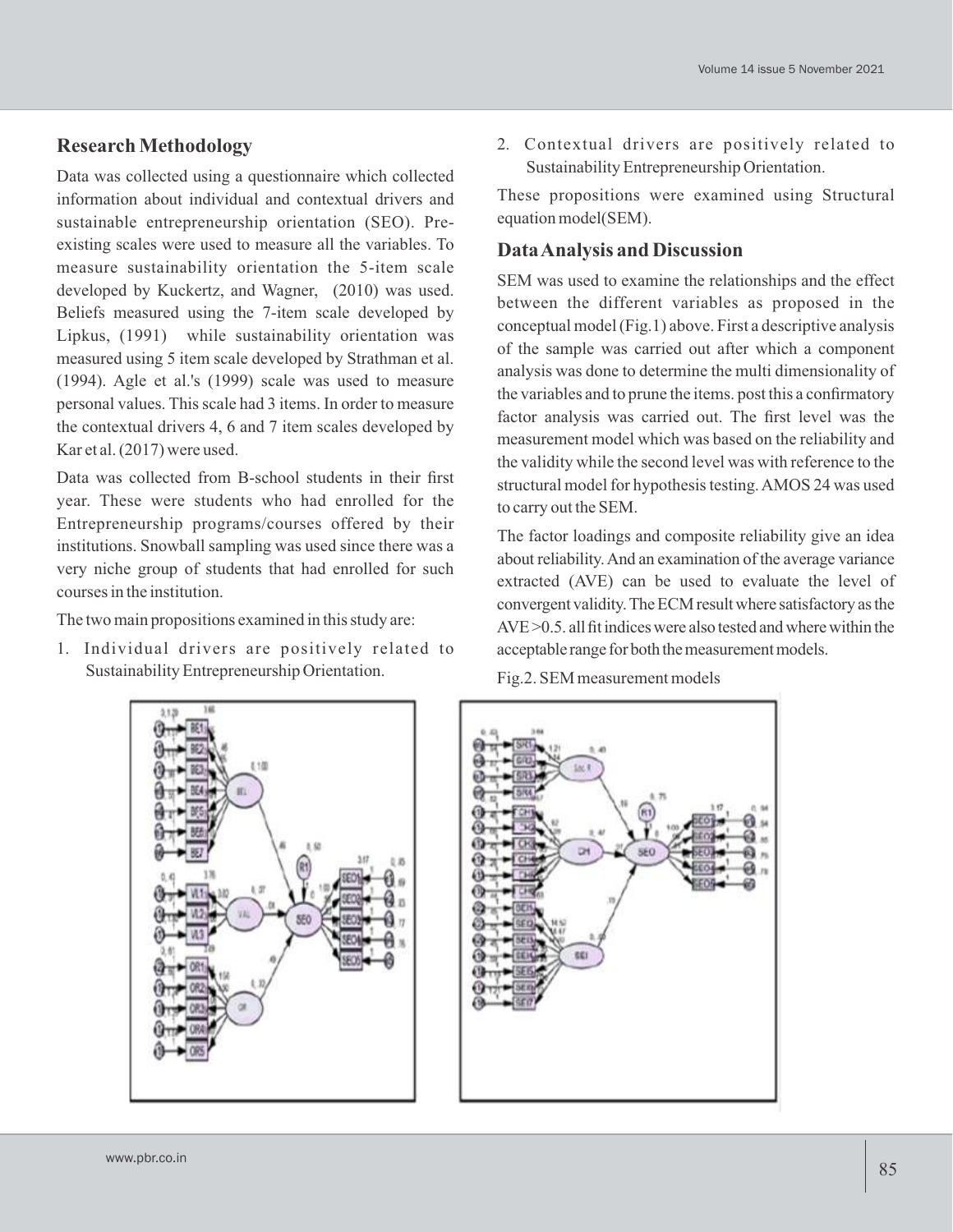Reliability is understood through loading and composite reliability. We examined the average variance extracted (AVE) to calculate the level of convergent validity. In this state, results can be satisfactory if the AVE>0.5. All the fit indexes were tested, and seem to be acceptable for each measurement model.

As shown in the figure above an analysis of the sample data shows that individual drivers are important for sustainability orientation specially the variable of belief. Surprisingly contextual drivers were not found to be significant. this analysis supports the idea that an entrepreneur personality has a great impact on the entrepreneurship process as compared to the context within which the entrepreneur functions.

#### **Results and Discussion:**

Entrepreneurs values and beliefs make guide individuals to act in certain ways and be socially responsible. the belief system of individuals is largely stable and therefore could be a better predictor of SEO as compared to personal values or sustainability orientation. Individuals start businesses always face economic and social pressure to ensure triple bottom line aspects of business are not affected on account of sustainability., A strong belief system would help the person handle this pressure and continue on the path of sustainability. the contextual factors did not appear to be statistically significant as per the data. One explanation for this result could be that most of the students who responded to the survey add family businesses and therefore the contextual factors for them where not significant. Another line of reasoning could be that the increased focus of the government on encouraging entrepreneurship individuals feel that the necessary eco system and environment is available to them when they choose to go into sustainable businesses.

#### **Conclusion:**

In this study using a small sample of Business School students who have enrolled for an entrepreneurship program we have attempted to identify the drivers of sustainability entrepreneurship orientation. The results of the study show that sustainability orientation is largely

determined by individual's personality in terms of his beliefs and orientation. The results show that business schools can focus on building an entrepreneur personality by allocation of resources in this area. focusing on the beliefs and values of an individual as opposed to just creating an environment conducive to entrepreneurship may give better results in the future. It needs to be mentioned that a large number of students that participated in the study came from a business background and that could be one of the reasons why the contextual factors did not significantly influence the sustainability entrepreneurship orientation. future studies can look at different variables that can influence SEO and also examine other personality factors that could be drivers of SEO. future studies can also use control variables like age, gender, educational background family background etc to refine these results further.

#### **References**

- Borzaga, C., &Solari, L. (2001). 19 Management challenges for social enterprises. *The emergence of social enterprise*, *4*, 333.Bos-Brouwers, H. E. J. (2010). Corporate sustainability and innovation in SMEs: evidence of themes and activities in practice. *Business strategy and the environment*, *19*(7), 417-435.
- Criado-Gomis, A., Cervera-Taulet, A., & Iniesta-Bonillo, M. A. (2017). Sustainable entrepreneurial orientation: A business strategic approach for sustainable development. *Sustainability*, *9*(9), 1667.
- Deshpande, A., 2021. [online] research gate. Available at:<https://www.researchgate.net/publication/ 331320139\_Entrepreneurship\_Leadership\_mainstay\_ of sustainability of the start ups Abstract> [Accessed 27 February 2021].
- Jahanshahi, A. A., &Brem, A. (2017). Sustainability in SMEs: Top management teams behavioral integration as source of innovativeness. *Sustainability*, *9*(10), 1899.
- Kuckertz, A., & Wagner, M. (2010). The influence of sustainability orientation on entrepreneurial intentions—Investigating the role of business experience. *Journal of business venturing*, *25*(5), 524- 539.